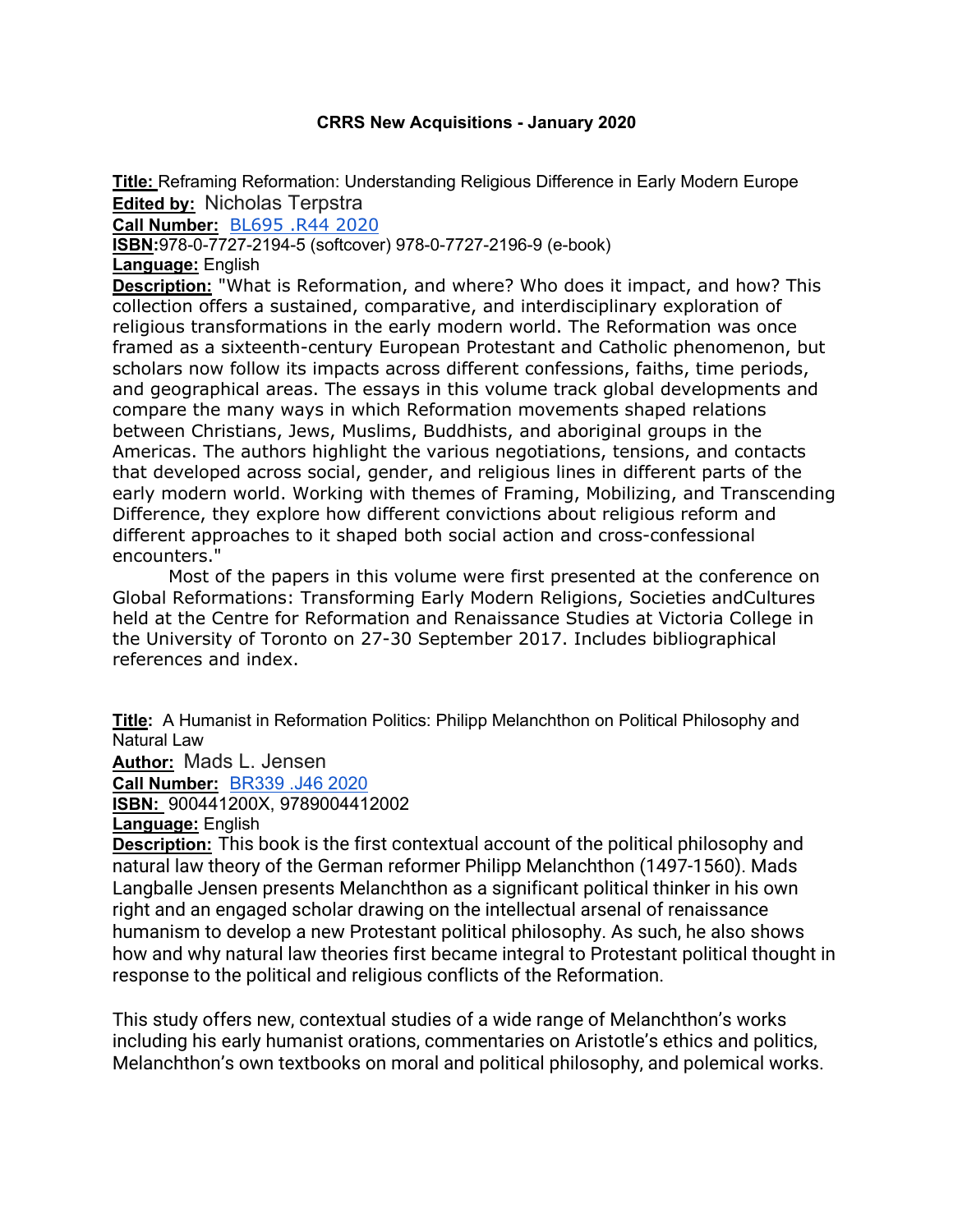**Title:** Lettered Artists and the Languages of Empire: Painters and the Profession in Early Colonial Quito

**Author:** Susan Verdi Webster

## **Call Number:** N6687 .Q5 W43 2017 **ISBN:** 1477313281, 9781477313282 **Language:** English

**Description:** Quito, Ecuador, was one of colonial South America's most important artistic centers. Yet the literature on painting in colonial Quito largely ignores the first century of activity, reducing it to a "handful of names," writes Susan Verdi Webster. In this major new work based on extensive and largely unpublished archival documentation, Webster identifies and traces the lives of more than fifty painters who plied their trade in the city between 1550 and 1650, revealing their mastery of languages and literacies and the circumstances in which they worked in early colonial Quito.

Overturning many traditional assumptions about early Quiteño artists, Webster establishes that these artists—most of whom were Andean—functioned as visual intermediaries and multifaceted cultural translators who harnessed a wealth of specialized knowledge to shape graphic, pictorial worlds for colonial audiences. Operating in an urban mediascape of layered languages and empires—a colonial Spanish realm of alphabetic script and mimetic imagery and a colonial Andean world of discursive graphic, material, and chromatic forms—Quiteño painters dominated both the pen and the brush. Webster demonstrates that the Quiteño artists enjoyed fluency in several areas, ranging from alphabetic literacy and sophisticated scribal conventions to specialized knowledge of pictorial languages: the materials, technologies, and chemistry of painting, in addition to perspective, proportion, and iconography. This mastery enabled artists to deploy languages and literacies—alphabetic, pictorial, graphic, chromatic, and material—to obtain power and status in early colonial Quito.

**Title:** Aquinas and Antoninus : a tale of two Summae in Renaissance Florence **Author:** Peter Howard

**Call Number:** BX1749 .T6 H69 2013

**ISBN:** 0888447353, 9780888447357

**Language:** English

**Description:**The 2011 Etienne Gilson Lecture explores the complex issue of the way Thomas Aquinas was cited by later authors, and how Thomas's theology was moulded to meet the needs of particular local contexts.

**Title:** Michelangelo's sculpture : selected essays **Author:** Leo Steinberg **Edited by:** Peter Howard **Call Number:** NB623 .B9 S74 2018 **ISBN:** 9780226482576 (cloth : alk. paper), 9780226482606 (e-book) **Language:** English **Description: "**Leo Steinberg was one of the most original and daring art historians of the twentieth century, known for taking interpretative risks that challenged the profession by overturning reigning orthodoxies. In essays and lectures that ranged from old masters to contemporary art, he combined scholarly erudition with an

eloquent prose that illuminated his subject and a credo that privileged the visual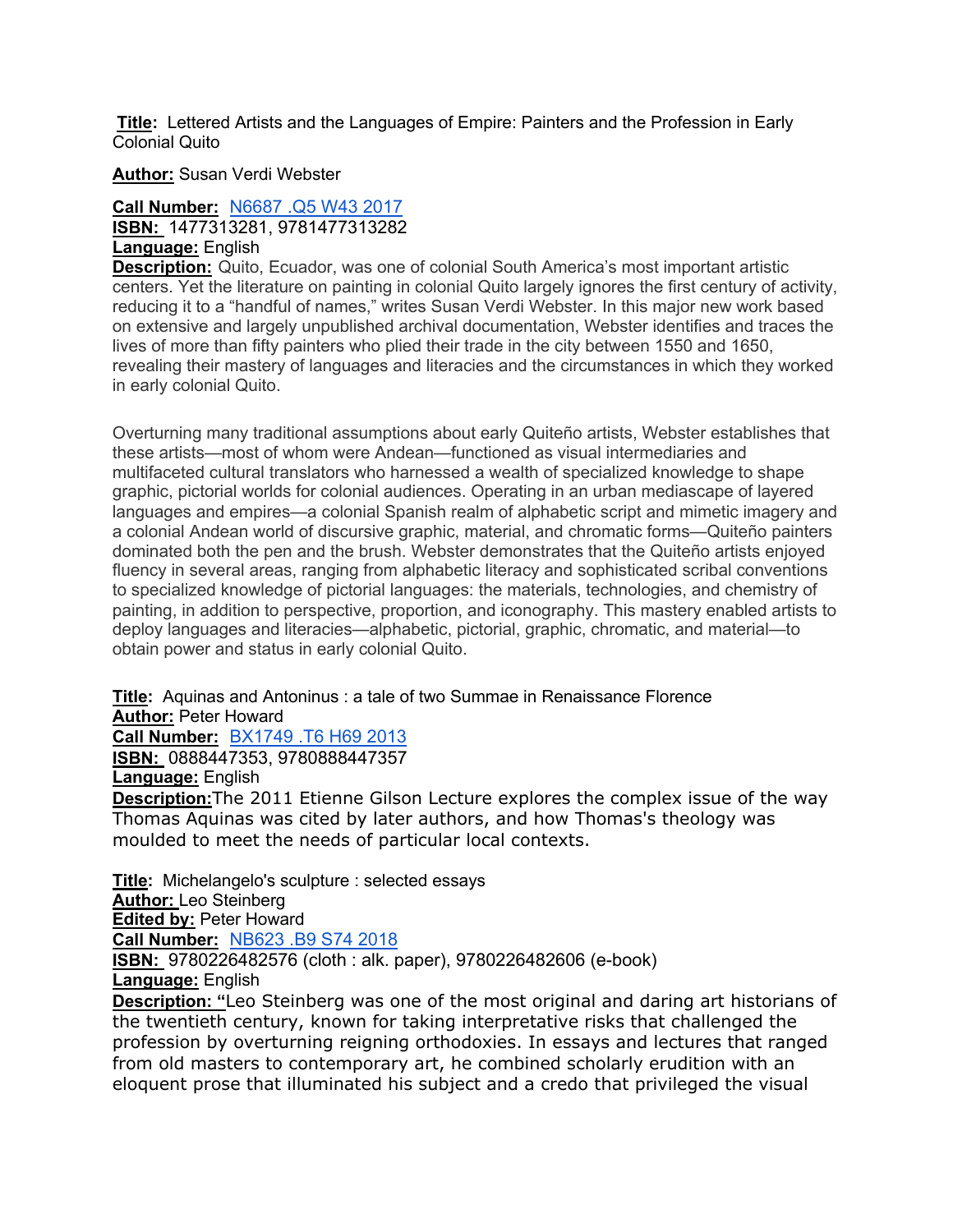evidence of the image over the literature written about it. His works, sometimes provocative and controversial, remain vital and influential reading.

For half a century, Steinberg delved into Michelangelo's work, revealing the symbolic structures underlying the artist's highly charged idiom. This volume of essays and unpublished lectures explicates many of Michelangelo's most celebrated sculptures, applying principles gleaned from long, hard looking. Almost everything Steinberg wrote included passages of old-fashioned formal analysis, but here put to the service of interpretation. He understood that Michelangelo's rendering of figures as well as their gestures and interrelations conveys an emblematic significance masquerading under the guise of naturalism. Michelangelo pushed Renaissance naturalism into the furthest reaches of metaphor, using the language of the body and its actions to express fundamental Christian tenets once expressible only by poets and preachers—or, as Steinberg put it, in Michelangelo's art, "anatomy becomes theology."

Michelangelo's Sculpture is the first in a series of volumes of Steinberg's selected writings and unpublished lectures, edited by his longtime associate Sheila Schwartz. The volume also includes a book review debunking psychoanalytic interpretation of the master's work, a light-hearted look at Michelangelo and the medical profession and, finally, the shortest piece Steinberg ever published."

**Title:** Rembrandt's roughness **Author:** Nicola Suthor **Call Number:** ND653 .R4 S7813 2018 **ISBN:** 0691172447, 9780691172446 **Language:** English

**Description:** "Roughness is the sensual quality most often associated with Rembrandt's idiosyncratic style. It best defines the specific structure of his painterly textures, which subtly capture and engage the imagination of the beholder. *Rembrandt's Roughness* examines how the artist's unconventional technique pushed the possibilities of painting into startling and unexpected realms. Drawing on the phenomenological insights of Edmund Husserl as well as firsthand accounts by Rembrandt's contemporaries, Nicola Suthor provides invaluable new perspectives on many of the painter's best-known masterpieces, including *The Anatomy Lesson of Dr. Deyman*, *The Return of the Prodigal Son*, and *Aristotle with a Bust of Homer*. She focuses on pictorial phenomena such as the thickness of the paint material, the visibility of the colored priming, and the dramatizing element of chiaroscuro, showing how they constitute Rembrandt's most effective tools for extending the representational limits of painting. Suthor explores how Rembrandt developed a visually precise handling of his artistic medium that forced his viewers to confront the paint itself as a source of meaning, its challenging complexity expressed in the subtlest stroke of his brush.

A beautifully illustrated meditation on a painter like no other, *Rembrandt's Roughness* reflects deeply on the intellectual challenge that Rembrandt's unrivaled artistry posed to the art theory of his time and its eminent role in the history of art today."

**Title:** Literary forgery in early modern Europe, 1450-1800 Edited by: Walter Stephens and Earle A. Havens **Call Number:** PN171 .F6 L58 2018 **ISBN:** 0691172447, 9780691172446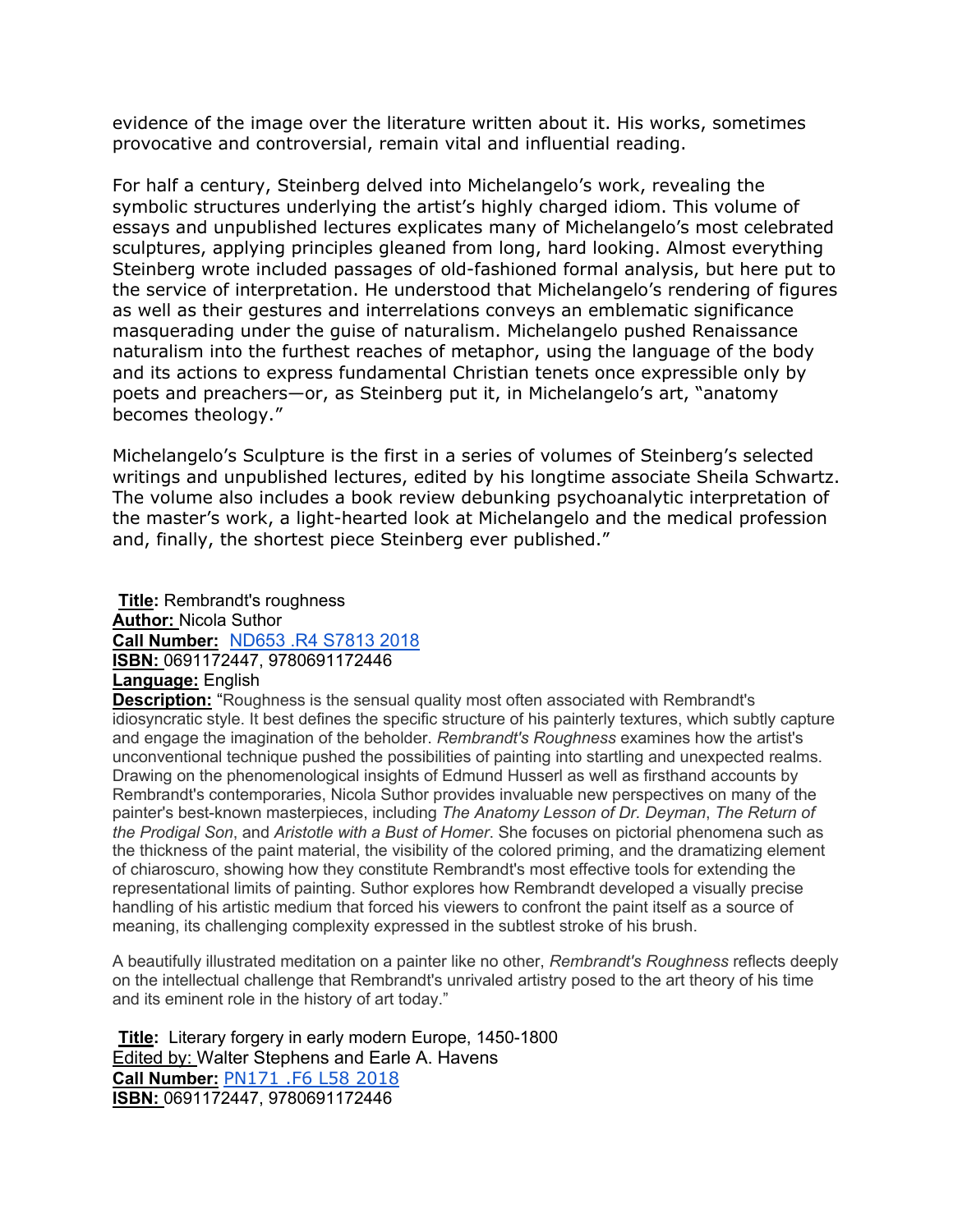## **Language:** English

**Description:** "Forgery is an eternal problem. In literature and the writing of history, suspiciously attributed texts can be uniquely revealing when subjected to a nuanced critique. False and spurious writings impinge on social and political realities to a degree rarely confronted by the biographical criticism of yesteryear. They deserve a more critical reading of the sort far more often bestowed on canonical works of poetry and prose fiction.

The first comprehensive treatment of literary and historiographical forgery to appear in a quarter of a century, Literary Forgery in Early Modern Europe, 1450–1800 goes well beyond questions of authorship, spotlighting the imaginative vitality of forgery and its sinister impact on genuine scholarship. This volume demonstrates that early modern forgery was a literary tradition in its own right, with distinctive connections to politics, Greek and Roman classics, religion, philosophy, and modern literature. The thirteen essays draw immediate inspiration from Johns Hopkins University's acquisition of the Bibliotheca Fictiva, the world's premier research collection dedicated exclusively to the subject of literary forgery, which consists of several thousand rare books and unique manuscript materials from the early modern period and beyond.

The early modern explosion in forgery of all kinds—particularly in the kindred documentary fields of literary and archaeological falsification—was the most visible symptom of a dramatic shift in attitudes toward historical evidence and in the relation of texts to contemporary society. The authors capture the impact of this evolution within many fundamental cultural transformations, including the rise of print, changing tastes and fortunes of the literary marketplace, and the Protestant and Catholic Reformations."

**Title:** Sodalitas litteratorum : le compagnonnage littéraire néo-latin et français à la Renaissance : études à la mémoire = studies in memory of Philip Ford

**Edited By**: Ingrid A. R. De Smet & Paul White

**Call Number:** PQ231 .S68 2019

**ISBN:** 2600059458, 9782600059459 **Language:** English

**Description:** Renaissance literary and scholarly culture often took place under the sign of sodalitas: concepts of community, friendship, collaboration – and of friendly rivalry – played a defining role in the presentation of the humanist project. The thirteen chapters collected here offer new insights into the role of sodalitas in the reading, writing and production of texts in the Renaissance, in France and beyond. They explore the interaction between the worlds of the manuscript and printed book, the court and erudite culture, vernacular and Neo-Latin communities, and local networks and the transnational Republic of Letters. The contributors from the United Kingdom, France and Canada study multiple genres – from epigrams over funeral poetry to medical texts and theatre – and a broad range of literary figures – from Poggio Bracciolini and Alessandra Scala over Jean Brinon and Guillaume Bouchet to George Buchanan, Jean Calvin, and William Shakespeare.

This volume pays homage to the late Philip Ford FBA (1949-2013), Fellow of Clare College and Professor of French and Neo-Latin Studies at the University of Cambridge, and the spirit of intellectual exchange and collegiality that he cherished, both as a research topic and as an enduring characteristic of academia. Sodalitas litteratorum features a bibliography of his work, the text of his last conference paper (on homo-erotic themes in the poetry of Ronsard), and funeral poetry composed in his memory.